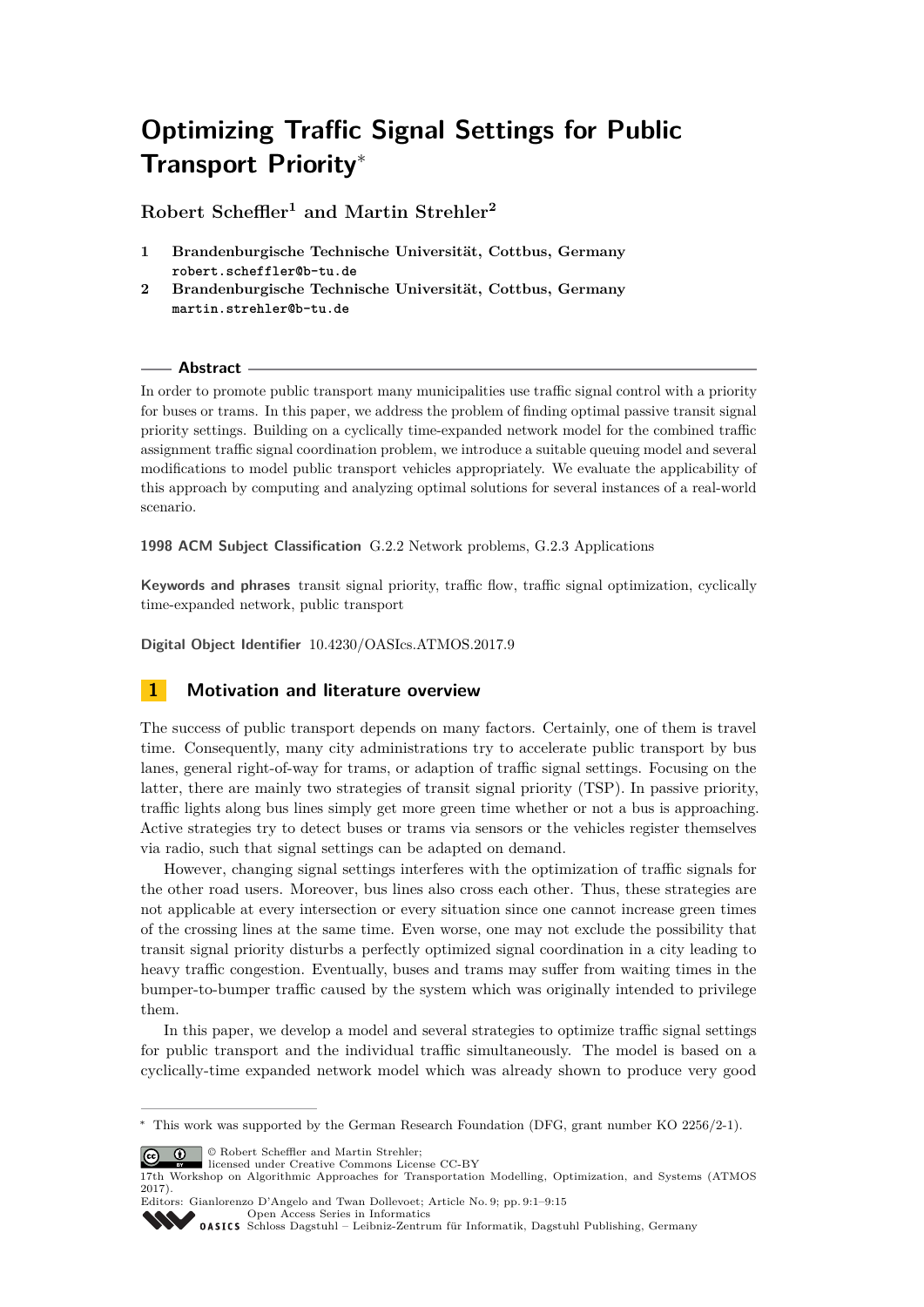## **9:2 Optimizing Traffic Signal Settings for Public Transport Priority**

solutions for the simultaneous *traffic assignment traffic signal coordination problem* in urban road networks. This model is extended by a new queuing model to capture the impact of traffic jams on public transport travel times. Afterwards, we discuss both approaches of integrating bus lines in an already optimized coordination and of optimizing signal settings for car and bus commodities simultaneously. This leads to a passive traffic signal priority which not only considers traffic on a single bus line but also takes the network wide impact on traffic congestion into account.

#### **Literature overview**

Several cities use priority traffic signal regulations for public transport, also known as *transit signal priority* (TSP). As already mentioned, there are two main concepts: *Passive transit signal priority* simply tries to improve the ease of traffic along the bus lines by a generally increased green time. It is therefore easy and cheap to implement. The Traffic Signal Timing Manual [\[9\]](#page-14-1) subclassifies *active transit signal priority* in two different concepts depending on the arrival time of the public transport vehicle. Arrival during the green phase is supported by *green extension* to remove the queue in front of the bus and to guarantee passing of the intersection within the same cycle. *Red truncation* is used to end the red phase ahead of schedule when otherwise the bus would arrive at a red signal. Both approaches rely on detecting buses or trams beforehand which requires additional technical installations.

Despite the widespread use of TSP, there are only few studies or optimization approaches attacking the integrated traffic assignment traffic signal coordination problem for the entire network. There are some analytic studies that consider the impact of (active) transit signal priority on a single intersection [\[1,](#page-14-2) [12,](#page-14-3) [17\]](#page-14-4). Although these studies try to measure the overall impact of the prioritization to the network traffic, they often do not take into consideration that coordinated signals lead to a clustering of traffic, so called platoons of cars. The downstream impact of traffic signal priority, especially with respect to these platoons, is usually not captured by these analytic models. Moreover, the approaches above often implicitly assume that the exceptional traffic situation can be resolved within two cycles and they do not consider a spreading of the disturbance to surrounding intersections due to queues and high traffic volumes also of crossing traffic streams. Furthermore, the route choice of drivers experiencing delay due to transit signal priority is not covered by these models either, since they assume the routes to be fixed.

There is also a number of simulation based studies considering the impact of transit signal priority, e.g., [\[13,](#page-14-5) [18\]](#page-14-6). These approaches are much more realistic and can both capture the downstream effects and the route choices of the drivers. Thus they often give a very realistic picture of the outcome of TSP. Ngan et al. [\[13\]](#page-14-5) confirmed the assumption that TSP is especially useful with less traffic on crossing roads, whereas traffic on the same route as the bus may significantly benefit from the transit priority. Wahlstedt [\[18\]](#page-14-6) analyzed PRIBUSS, the standard implementation of TSP in most Swedish signal controllers. In a case study of the city center of Stockholm he showed that TSP could not only have a negative impact on the delay of the crossings streets, but also on the streets that are used by public transport. However, the problem here is that these simulation methods usually are very hard to capture by strict mathematical models. As a consequence, one can empirically measure the effect of a certain priority rule but one can hardly optimize this decision with mathematical optimization tools.

From a practical point of view, there are some approaches that integrate *Automatic Vehicle Location (AVL)* systems into TSP [\[4\]](#page-14-7). Using this concept, it is possible to only prioritize transit vehicles that are behind their schedule. Liu et al. [\[11\]](#page-14-8) presented a dynamic approach for TSP which considers real-time traffic flow conditions.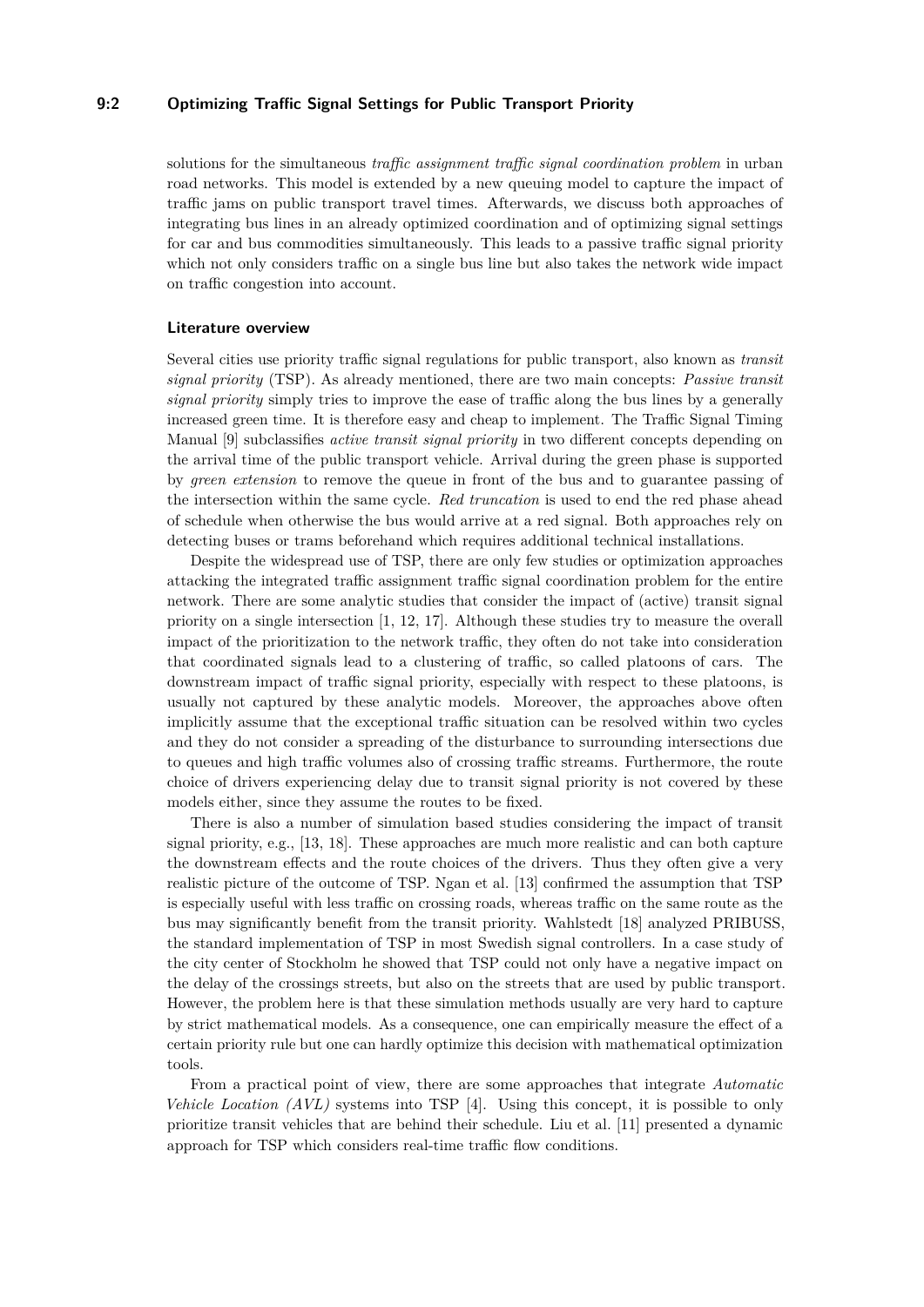#### **R. Scheffler and M. Strehler 6:23 and 19:3** 9:3

There is only a comparatively small number of publications that consider passive TSP. Brilon and Laubert [\[2\]](#page-14-9) highlight that a public transport friendly pretimed signal setting is an important basis for public transport priority. Here, public transport friendly coincides with a signal setting that causes less congestion for parallel traffic. For that reason, they suggest that traffic signal optimization algorithms should consider the stops and transfer times of public transport. Skabardonis [\[15\]](#page-14-10) provides such an extension for public transport in the signal optimization tool TRANSYT.

A sound overview of transit signal priority control is given by Lin et al. [\[10\]](#page-14-11). In their conclusion, the authors formulate (among others) the following most urgent research questions. *Firstly, within coordinated networks, how can one analyze the impact of TSP on the overall coordination? Secondly, TSP only uses slight modifications of the existing base plan. Can bus priority already be considered in the design of these base plans?*

Successful traffic signal coordination very much relies on the idea of constantly repeating a certain set of control patterns for the different traffic intersections. This framework allows for optimization approaches to minimize overall travel time, waiting time or other suitable objectives. Recently, we presented a cyclically time-expanded network flow model to optimize traffic signals and traffic assignment simultaneously [\[6\]](#page-14-12). The properties of the model [\[7\]](#page-14-13) allow applying mixed-integer linear programming techniques. That is, as a main advantage compared to other approaches, the optimization process also yields dual solutions which bound the gap towards the global optimum and which prove optimality of a primal solution. Furthermore, we presented approaches for more realistic queuing and spill-back in [\[14\]](#page-14-14).

## **Our contribution**

In this paper, we discuss how the special requirements of public transport can be handled when optimizing a pretimed traffic signal control. We give an overview how to implement aspects like different types of bus stops, timetables, queues, and bus priority. Furthermore, we study properties of this new approach and we optimize the traffic assignment simultaneously to examine the impact of passive transit signal priority on the route choice of other road users.

This paper is organized as follows. In Section [2,](#page-2-0) we present the basic concept of our model for traffic light optimization. In Section [3,](#page-4-0) we discuss the extensions to integrate public transport in our model. Since these changes have different consequences on the feasibility and optimality of the related mixed integer program, we study the properties of this new model in Section [4.](#page-7-0) Afterwards, we present the computational results for a real-world scenario in Section [5.](#page-10-0)

## <span id="page-2-0"></span>**2 Basic model**

Flows in networks with traffic signals obviously require a dynamic treatment, since flow values change over time. Already Ford and Fulkerson introduced time-expanded networks in their seminal work about flows more than 60 years ago [\[3\]](#page-14-15) to cope with such time-dependent behavior. However, since the time horizon determines the size of such networks, this and similar approaches almost directly yield models of pseudo-polynomial size.

Disregarding the individual car and viewing flow in total, inner-city traffic with traffic signals is dominated by a very high periodicity. Therefore, we define a cyclically timeexpanded network.

<span id="page-2-1"></span> $\triangleright$  **Definition 1** (Cyclically time-expanded network [\[6\]](#page-14-12)). Let  $G = (V, A, u)$  be a network with capacities  $u : A \to \mathbb{N}$  and non-negative transit times  $t_e$  for each  $e \in A$ . For a given cycle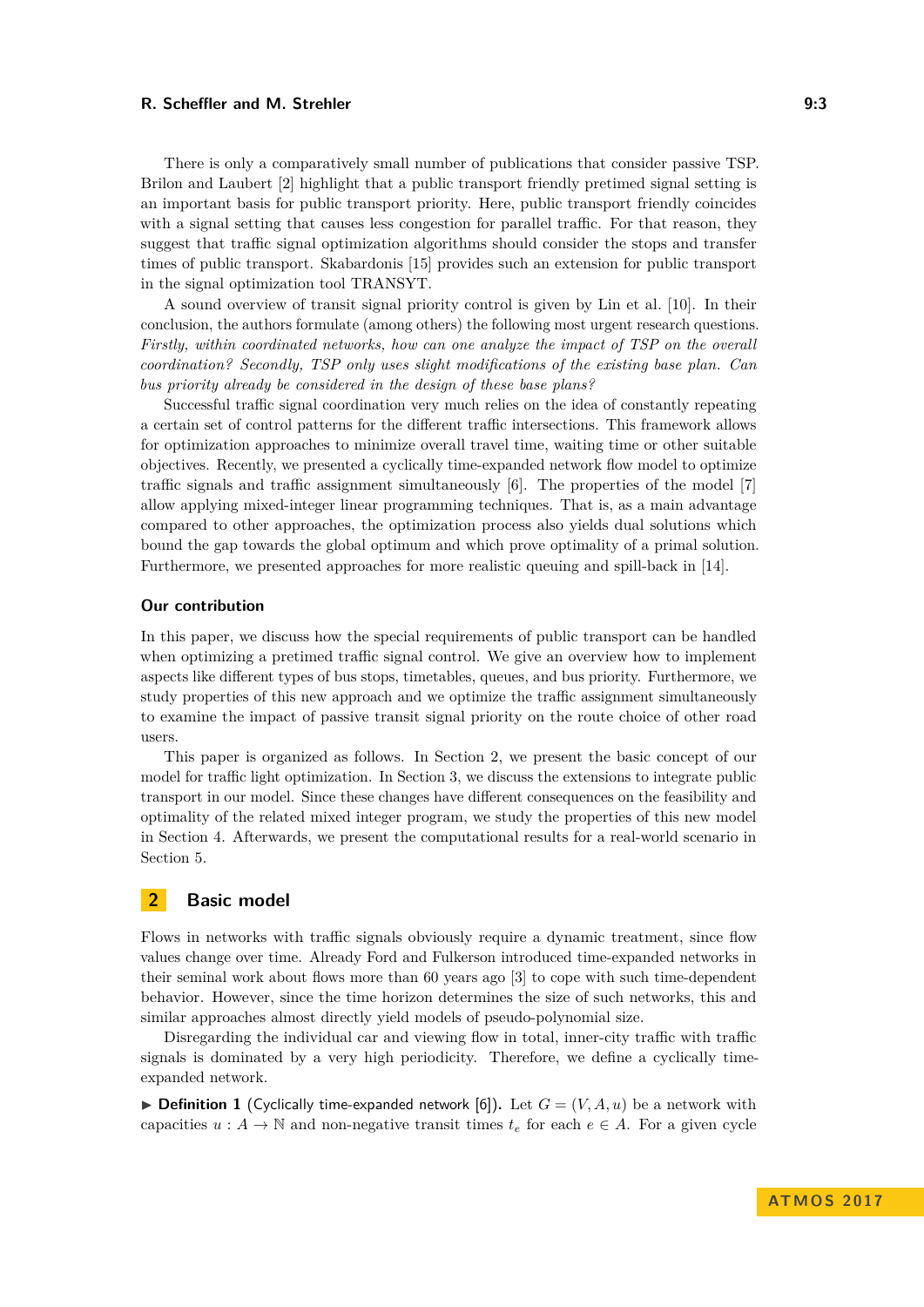<span id="page-3-0"></span>

**Figure 1** A very simple example of a cyclically time-expanded network  $G^6$  with three consecutive nodes *s*, *v*, and *t* and six time steps. At node *v*, a traffic signal and a sample timing together with corresponding capacities of the outgoing arcs (implemented with binary variables: dashed  $b_i = 0$ , standard  $b_i = 1$ ) are shown. On the right-hand side, a standard approach of handling different turning directions with separate arcs in the original network *G* is shown.

time  $\Gamma$  and a given number *k* of time steps of length  $t = \frac{\Gamma}{k}$ , the corresponding *cyclically time-expanded network*  $G^k = (V^k, A^k, u^k)$  is constructed as follows.

- For each node  $v \in V$ , we create  $k$  copies  $v_0, v_1, \ldots, v_{k-1}$ , thus  $V^k = \{v_t | v \in V, t \in$  $\{0, \ldots, k-1\}\}.$
- For each link  $e = (v, w) \in A$ , we create *k* copies  $e_0, e_1, \ldots, e_{k-1}$  in  $A^k$  where arc  $e_t$  $\blacksquare$ connects node  $v_t$  to node  $w_{(t+\lfloor \frac{te^k}{\Gamma} \rfloor)}$  mod *k*. These arcs are called *transit arcs* and  $e_t$  has capacity  $u(e_t) := \frac{u(e)}{k}$  and cost  $t_e$ .
- Additionally, we add *waiting arcs* from  $v_t$  to  $v_{t+1}$   $\forall v \in V$  and  $\forall t \in \{0, \ldots, k-2\}$  and from  $v_{k-1}$  to  $v_0 \ \forall v \in V$  with cost  $\frac{\Gamma}{k}$  and infinite capacity to  $A^k$ .

In general, we assume all times (transit times, cycle times, signal parameters, ...) to be integral.  $\Gamma$  is chosen as the least common multiple of all cycle times of signals in the road network. Throughout this paper, we choose  $k = \Gamma$ , i.e., one time step is exactly one second long. An example of such a cyclically time-expanded network is presented in Figure [1.](#page-3-0)

Commodities are expanded similarly. Let  $\Phi \subset V \times V \times \mathbb{R}^+$  be the set of commodities consisting of triples  $\varphi = (s, t, d) \in \Phi$  of a source (or origin) *s*, a sink (or destination) *t*, and demand *d* in the original network. Here, demand denotes the amount of flow starting during one cycle, i.e., it is scaled to  $\Gamma$ . For simplicity, traffic demand is uniformly distributed over all copies of the original source. In other words, the net outflow of each  $s_i$  of commodity  $\varphi$  is  $\frac{d}{k}$ . Note that flow may also directly use a waiting arc from  $s_i$  to  $s_{i+1}$ . In contrast, the net inflow of each sink is not fixed. Flow of commodity  $\varphi$  may leave the network at any time-expanded copy  $t_i$  of the sink  $t$ . All together, this allows to formulate a standard multi-commodity network flow  $f_{\varphi}: A^k \to \mathbb{R}_{\geq 0}$   $\forall \varphi \in \Phi$  in the cyclically-time-expanded network  $G^k$ . As usual, flow has to meet flow conservation at each node of  $G<sup>k</sup>$  for each commodity. Capacity constraints apply in total over all commodities, i.e.,  $\sum_{\varphi \in \Phi} f_{\varphi}(e_t) \leq u(e_t)$  for all  $e_t \in A^k$ .

Traffic signals can now be implemented with the help of variable capacities. To achieve this, each turning direction at an intersection in  $G$  (cf. Figure [1\)](#page-3-0) is modeled by an arc. Let  $e \in A$  be an arc of an intersection with capacity *c*, where flow should be controlled by a traffic light. For the arcs  $e_0, \ldots, e_{k-1}$  in the cyclically time-expanded network  $G^k$ , we use binary variables  $b_0, \ldots, b_{k-1} \in \{0, 1\}$  and set the capacity of  $e_i$  to  $\frac{u(e)}{k}b_i$ . In other words, a binary variable  $b_i$  set to 1 corresponds to a green traffic light and the normal capacity at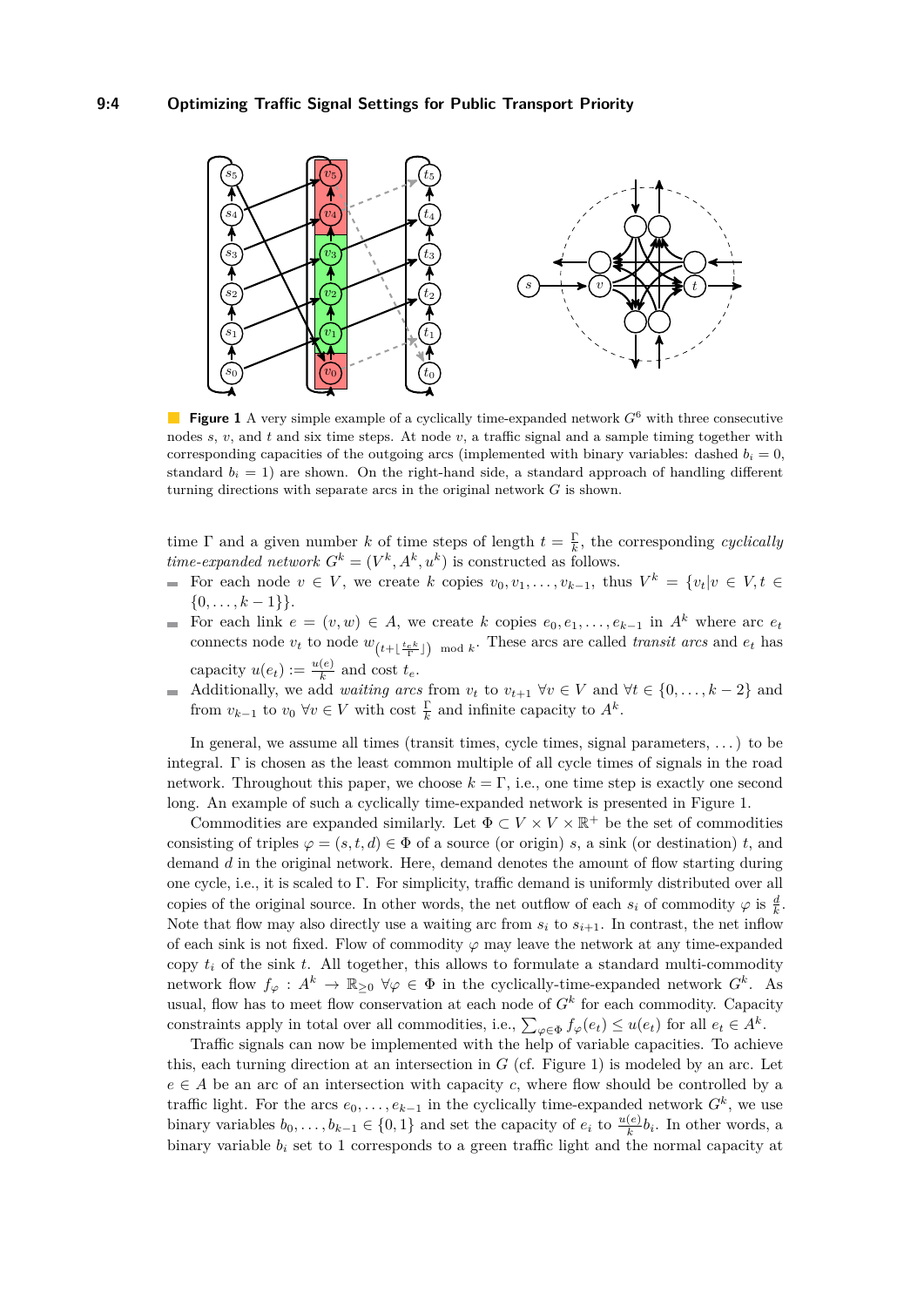#### **R. Scheffler and M. Strehler 6: 2008 19:5** 2009 19:5

time step *i* is available. A binary variable set to 0 corresponds to a red signal and flow may not use this arc at time step *i*. A new set of binary variables  $b_i^{\text{on}}, i \in \{0, \ldots, k-1\}$ , with constraints  $\sum_{i=0}^{k-1} b_i^{\text{on}} = 1$  and  $b_{i-1} \ge b_i - b_i^{\text{on}}$  for all  $i \in \{0, \ldots, k-1\}$  guarantees that the signal switches from red to green at most once per cycle. For two arcs  $e_1$  and  $e_2$ , the linear constraints  $b_{1,i} + b_{2,i} \leq 1 \ \forall i \in \{0, \ldots, k-1\}$  prohibit green at the same time. Several other requirements like minimum and maximum green times can be modeled similarly [\[8\]](#page-14-16).

Now, this model allows the simultaneous optimization of traffic assignment (multicommodity flow) and traffic signal timings (coordination). We use the total travel time of all road users as objective function, that is, we are looking for a minimum cost flow. In the context of traffic signals, the variables  $b_i^{\text{on}}$  correspond to the *offset* of the light, i.e., the point in time when the signal switches to green. *Split times* refer to the lengths of the green periods  $\sum_{i=0}^{k-1} b_i$ . *Phase order* describes the sequence of turning directions which get green and is also determined by the variables  $b_i^{\text{on}}$  for the respective arcs. Split times and phase order are crucial for traffic safety and have to be chosen carefully. Thus, many applications only permit optimization of offsets. But with all other parameters fixed, choosing the offset of a single light already determines the signal setting of the whole intersection. This canonically defines the *offset of an intersection* in such cases. Consequently, we refer to *offset optimization* if we shift the whole signal plans of intersections in time, but the internal switching patterns at each intersection are unaltered.

Since the model is linear, we can use exact mathematical programming techniques and solvers like CPLEX or GUROBI benefiting from all the advantages, e.g., proof of optimality or dual bounds. Although the model is a linear one, it still provides very realistic travel times and link performance functions, e.g., the raise in the travel times is non-linear in relation to an increasing traffic demand [\[8\]](#page-14-16).

# <span id="page-4-0"></span>**3 Integrating public transport**

In this section, we are going to integrate public transport commodities in our model. Here, we face three major challenges. Firstly, up to now, the cyclically time-expanded model does not provide any first-in first-out property in its queues. Whereas this was of minor importance for routing a huge number of cars and finding a system optimal coordination, we now have to consider the exact delay caused by queuing for public transport. Secondly, due to bus stops, public transport commodities experience other travel times in the road network. Moreover, in the basic model, we used arbitrarily splittable, i.e., non-atomic, commodities. In contrast, a bus or tram should use a single path in the time expanded network, that is, it is an unsplittable or atomic commodity, respectively. Thirdly, we have to define suitable objectives which correspond to our intuitive idea of transit signal priority.

Other aspects of public transport are easier to model. In general, we assume that public transport has no routing options (in space). That is, line planning is completed and the bus is fixed to one route. Still, we have to route over time in the cyclically time-expanded network. Thus, public transport is modeled like a common commodity, but a commodity-specific capacity is set to zero on all non-route arcs. In the following, we will consider only one public transport commodity and we will use  $f_{\text{bus}}$  to distinguish flow of this commodity  $\varphi_{\text{bus}}$  from flow  $f_{\varphi}$  from the standard commodities  $\varphi \in \Phi$ . Furthermore, a public transport commodity also has a source *s* and a sink *t*, but contrary to standard commodities, we assign the whole demand (usually  $d = 1$ , i.e., one bus) to one copy  $s_i$  as net outflow.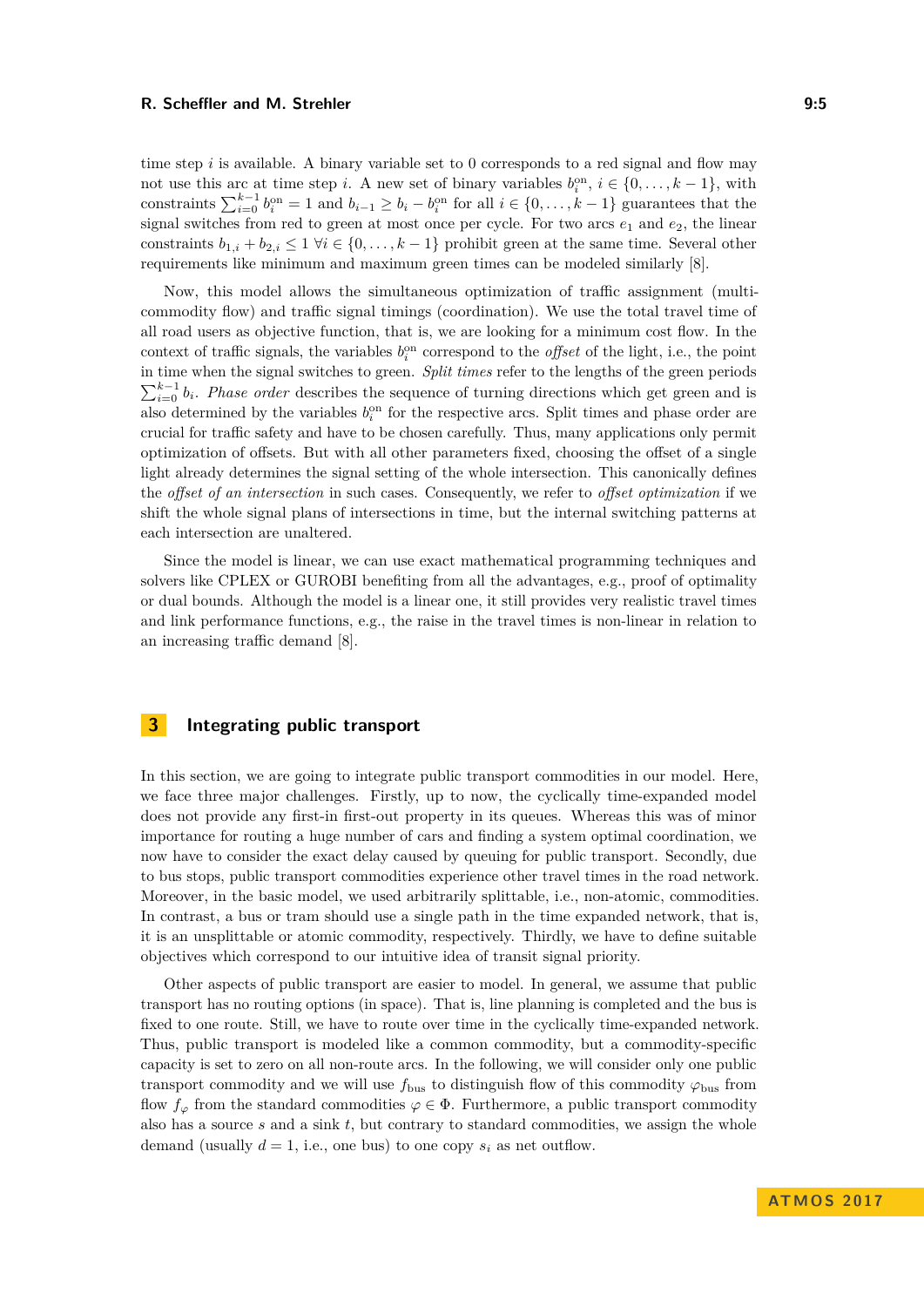## **Queues**

Flow on waiting arcs can be interpreted as a queue and a capacity on waiting arcs limits the length of this queue. Hence, even effects like spill-back may occur in the cyclically time-expanded model. A detailed study of queues in this model was published in [\[14\]](#page-14-14). Unfortunately, these queues do not fulfill the *first-in-first-out* property, that is, waiting flow will be shuffled in general.

Yet, considering only a single bus which may transport several dozen passengers and transit signal priority, it is important to know the exact delay of this bus. Therefore, we introduce a new waiting arc model. The main idea is to split the queue into three parts: in the cars waiting in front of the bus (*queue 1* ), the *bus* itself, and the cars waiting behind the bus (*queue 2* ). Thus, we use three parallel waiting arcs instead of one.

 $\triangleright$  **Definition 2.** Let *v* be a node in the original network. In the cyclically-time expanded network, *bus queuing waiting arcs* at *v* are built by the following construction:

- Instead of copies  $v_i$  as in Definition [1,](#page-2-1) insert four nodes  $w_i$ ,  $x_i$ ,  $y_i$ , and  $z_i$  for each time step  $i \in \{0, \ldots, k-1\}.$
- Connect the time-expanded copies of incoming arcs at  $v$  to the corresponding copies  $w_i$  $\blacksquare$ and copies of outgoing arcs of *v* to *z<sup>i</sup>* .
- Add arcs  $(w_i, x_i)$ ,  $(x_i, y_i)$ , and  $(y_i, z_i)$  with capacity of the summed up capacities of the  $\mathbf{r}$ upstream arcs ending in *v* and zero travel time.
- Add arcs  $(x_i, w_{i+1 \mod k})$ ,  $(y_i, x_{i+1 \mod k})$ , and  $(z_i, y_{i+1 \mod k})$  with travel time  $\frac{\Gamma}{k}$  and infinite capacity.

In Figure [2,](#page-6-0) the construction of the new waiting arcs is shown in principle. Of course, this is again realized in a cyclic matter. The zigzag arcs  $(x_i, w_{i+1 \mod k})$  and  $(z_i, y_{i+1 \mod k})$  are only usable by standard commodities  $\varphi \in \Phi$ . The dotted arcs  $(y_i, x_{i+1 \mod k})$  are exclusive for the public transport commodity  $\varphi_{\text{bus}}$ . This can be realized by simply not defining flow variables for commodities on arcs which should not be used by these commodities.

Moreover, we require flow  $f_{\text{bus}}$  on the dotted arcs  $(y_i, x_{i+1 \mod k})$  for public transport to be integral. Since the tail nodes  $y_i$  of these dotted waiting arcs are the only chance for the public transport commodity to split, this implies integral flow values for public transport on all arcs of the network. Hence, this constraint yields an atomic flow for public transport.

▶ **Lemma 3.** *Integral flow values on the bus queuing waiting arcs as given in Figure [2](#page-6-0) for public transport commodities with integral demand imply integral flow values of public transport commodities on every arc in the network.*

Now, it is crucial that public transport flow cannot leave its waiting arcs in the bus queue when there is still flow on the waiting arcs in queue 1. This can be achieved by setting a suitable capacity constraint on all horizontal arcs  $e = (w_i, x_i)$ ,  $e = (x_i, y_i)$ , and  $e = (y_i, z_i)$ in the queue construction, namely

$$
\sum_{\varphi \in \Phi} f_{\varphi}(e) + \frac{c}{k} f_{\text{bus}}(e) \le \frac{c}{k}
$$

where  $c$  is the capacity of arc  $e$ . As a consequence, flow  $f_{\text{bus}}$  of the public transport commodity on the horizontal arcs has to be zero as long as there is flow from any other commodity  $\varphi \in \Phi$  on these arcs, since flow values of public transport are integral. Especially, flow from a public transport commodity  $\varphi_{\text{bus}}$  cannot pass queue 1 if it is not empty.

Additionally, the same argument applies for queue 2 of cars behind the public transport vehicle. Flow *f*bus cannot pass queue 2 if it is not empty. Thus, flow from queue 2 is forced to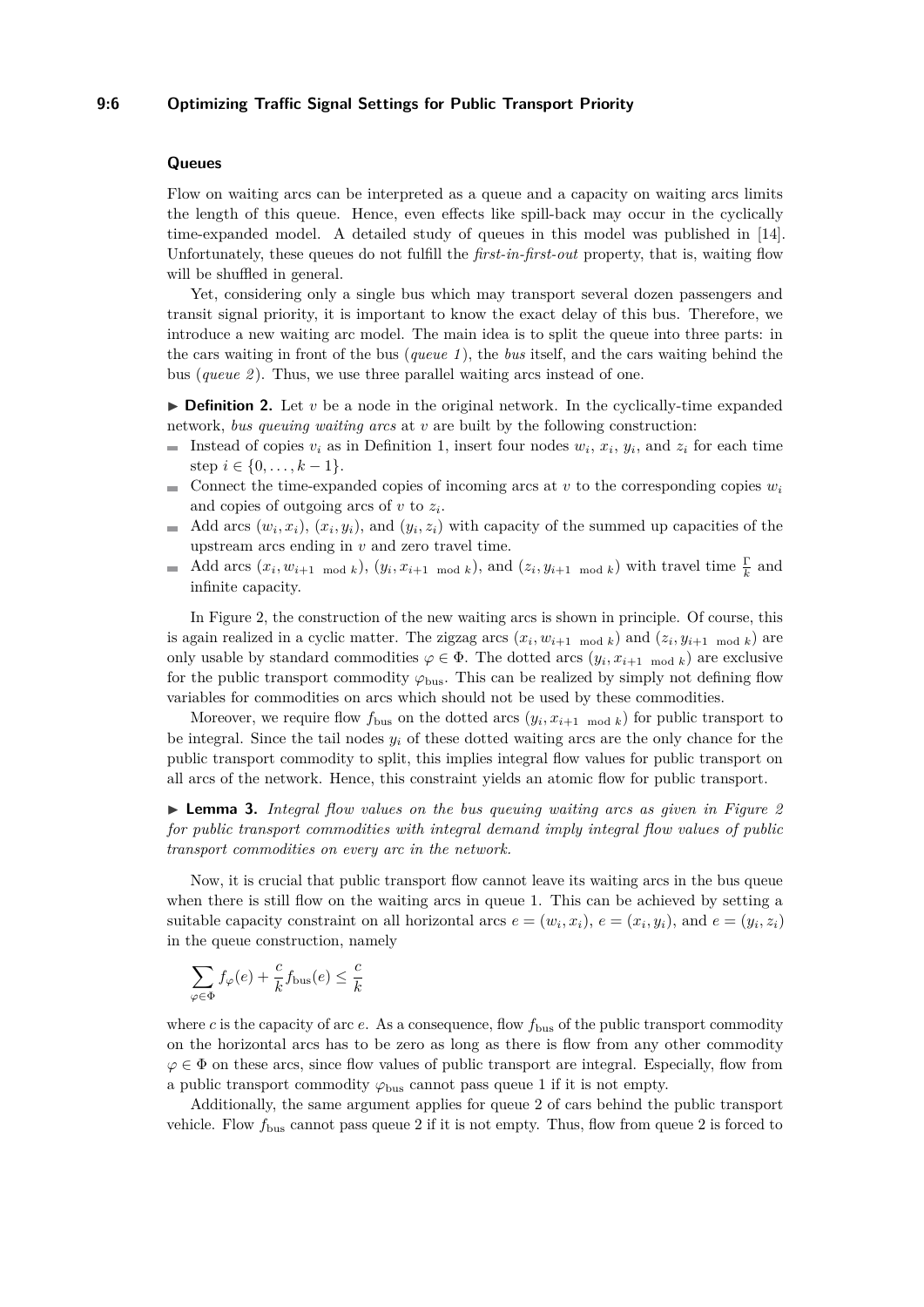#### <span id="page-6-0"></span>**R. Scheffler and M. Strehler 6:20 and 10:20 and 10:20 and 10:20 and 10:20 and 10:20 and 10:20 and 10:20 and 10:20 and 10:20 and 10:20 and 10:20 and 10:20 and 10:20 and 10:20 and 10:20 and 10:20 and 10:20 and 10:20 and 10:**



**Figure 2** A waiting arc construction that allows FIFO for public transport. Dotted arcs can only be entered by public transport commodities and flow on these arcs has to be integral. Zigzag arcs can only be entered by standard commodities. Horizontal arcs have capacity for either one public transport vehicle or an arbitrary amount of flow of standard commodities.

switch to queue 1, before flow from the public transport commodity can enter its specific bus queue. Vice versa, flow from the standard commodities cannot pass flow  $\varphi_{\text{bus}}$  in its queue.

I **Theorem 4.** *The bus queuing waiting arc construction in Figure [2](#page-6-0) realizes the first-in first-out property for flow of the public transport commodity.*

As described above, this approach is only applicable for a single public transport commodity. If we want to route more than one bus commodity over an arc, we need a bus queue for each of these public transport commodities and additionally, we also need a queue for the standard commodities between each consecutive pair of such bus queues. Please note that this approach only assures the FIFO principle between public transport and individual traffic. Individual traffic may still overtake each other within its queues.

## **Bus stops**

The main difference between public transport and individual traffic are regular stops for boarding passengers, also resulting in longer travel times of the public transport vehicles. To model such stops appropriately, we also have to consider whether the standard traffic is affected by these stops.

In the case of a bus bay, traffic can just bypass the bus. To implement such stops on an arc  $(u, v)$  in *G*, we add new arcs  $(u_i, v_{i+\tau_{\text{bus mod } k}})$  to  $G^k$  for all  $i = 0, \ldots, k-1$ , such that  $\tau_{\text{bus}}$  corresponds to the sum of pure transit time  $\tau$  on this edge plus the average time  $\tau_{\text{stop}}$ for boarding passengers at the stop. As a matter of course, these new edges are dedicated to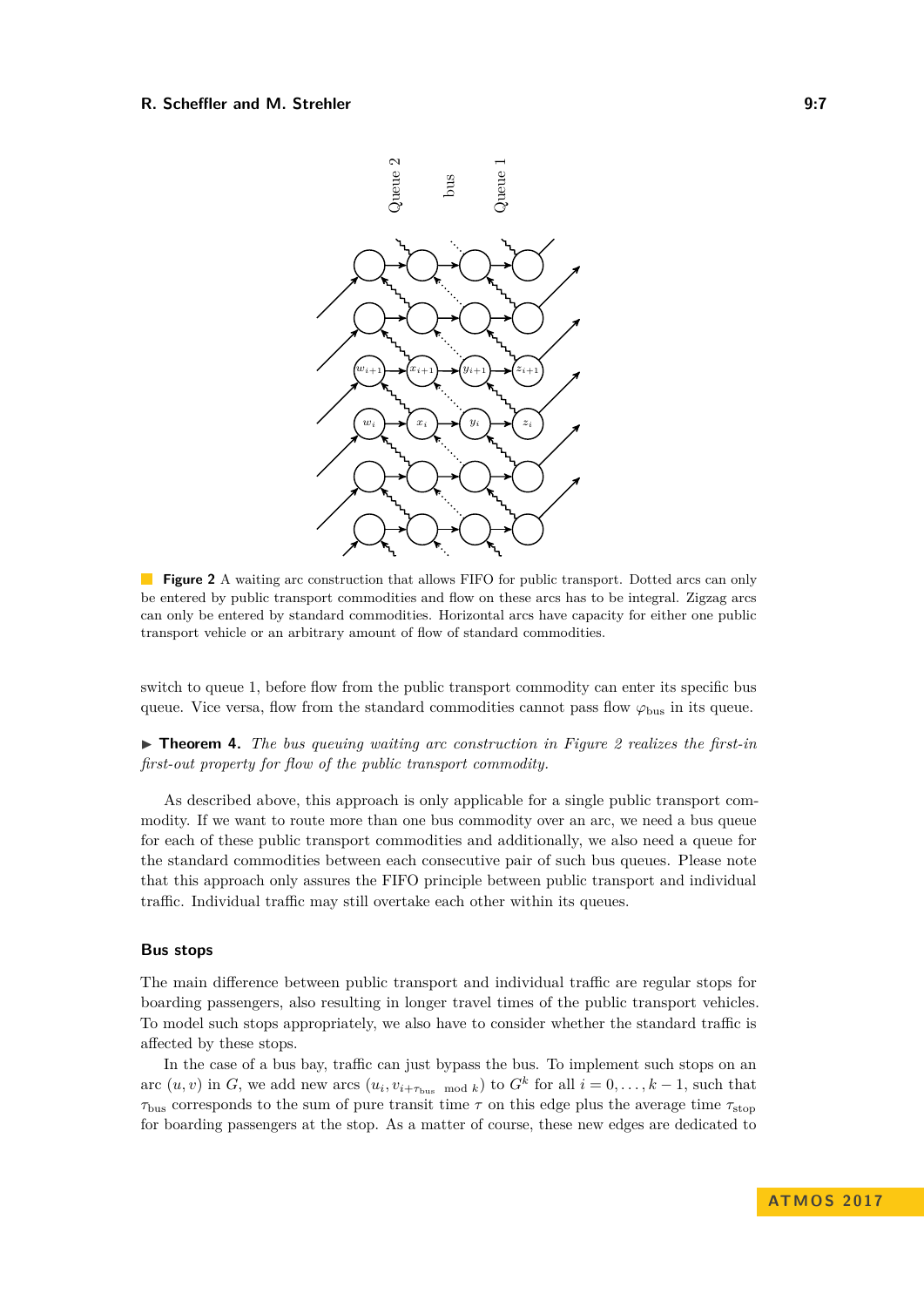#### **9:8 Optimizing Traffic Signal Settings for Public Transport Priority**

public transport. Vice versa, a public transport commodity  $\varphi_{\text{bus}}$  must not use the original copies of  $(u, v)$  in  $G^k$ .

If there is no bus bay, we assume the subsequent traffic to wait behind the public transport vehicle. We may use a similar construction as in the previous paragraph. The bus-exclusive arc  $(u_i, v_{i+\tau_{\text{bus}}})$  timely overlaps with the arcs  $(u_j, v_{j+\tau})$  for  $i \leq j \leq i+\tau_{\text{stop}}$  (where all indices apply modulo *k*, of course). Thus, we use the bundle constraint  $\sum_{j=i}^{i+\tau_{\text{stop}}}\sum_{\varphi\in\Phi}f_{\varphi}((u_j,v_{j+\tau}))$  +  $\frac{c}{k} f_{\text{bus}}((u_i, v_{i+\tau_{\text{bus}}})) \leq \frac{c}{k}$ ,  $i = 0, \ldots, k-1$ , with *c* being the capacity of  $(u, v)$ , to prevent overtaking. Alternatively, we can use the FIFO queue construction if there is one at the downstream signal. Here, we set a minimum waiting time constraint for the public transport commodity to force a stop equivalent to the time  $\tau_{stop}$  spent at the regular stop.

#### **Traffic Signal Priority**

From the point of view of a traffic manager, a minimum total travel time of all road users is a worthwhile objective. On the one hand, buses carry much more passengers than cars do, hence, buses should get higher priority. On the other hand, as mentioned in the introduction, we also have to consider the individual traffic. Traffic signals should be optimized with respect to both kinds of commodities, even before active priority strategies are applied. Traffic parallel to bus routes may even benefit from bus priority, whereas crossing traffic is often conflicting.

We will distinguish between two approaches. In the first setting, we use a weighted objective where travel time of the bus accounts with a significantly higher factor, usually 20 up to 50. This approach yields a passive transit signal priority where we try to find a good trade-off between the average travel times of all traffic participants.

In the second setting, we will add an additional constraint for the maximum delay of the public transport commodity. That is, we bound the maximum time that a bus can spend on waiting arcs. Here, we may limit the waiting time at every intersection separately, or we can limit the waiting time in total. Obviously, such a bound can be implemented with capacity-like constraints limiting the total flow on all waiting arcs of the bus commodity at each or all intersections. Setting the maximum delay to zero yields a signal setting which is even more aggressive than an active transit signal priority, since it also considers the queues. That is, not only the signal is green when a bus arrives, but also the queue has to be removed in time. In each of these cases, total travel time of all commodities is minimized under these constraints.

Furthermore, it is interesting whether it is sufficient to just (re-)optimize signals on the bus route when adding a new public transport commodity or whether we should optimize all signals in the whole network. This yields many possible combinations and we will study the impact of some of them in Section [5.](#page-10-0)

## <span id="page-7-0"></span>**4 Feasibility and optimality**

In the cyclically time-expanded model, various integer variables control a multi-commodity flow by affecting the capacities. Thus, given demands, it is not even a priori clear whether there exists a feasible solution at all. In fact, there are instances where the problem is infeasible, but the relaxation, i.e., dropping the binary constraints  $x \in \{0, 1\}$  and replacing them by  $0 \le x \le 1$ , is solvable. In other words, traffic signals not only reduce capacity of the network due to red phases, also the inner switching logic may cause an additional loss of capacity. An example is given in Figure [3.](#page-8-0) Please note that the inner logic of the signal in this example is completely fixed and just the offset of the signal can be chosen.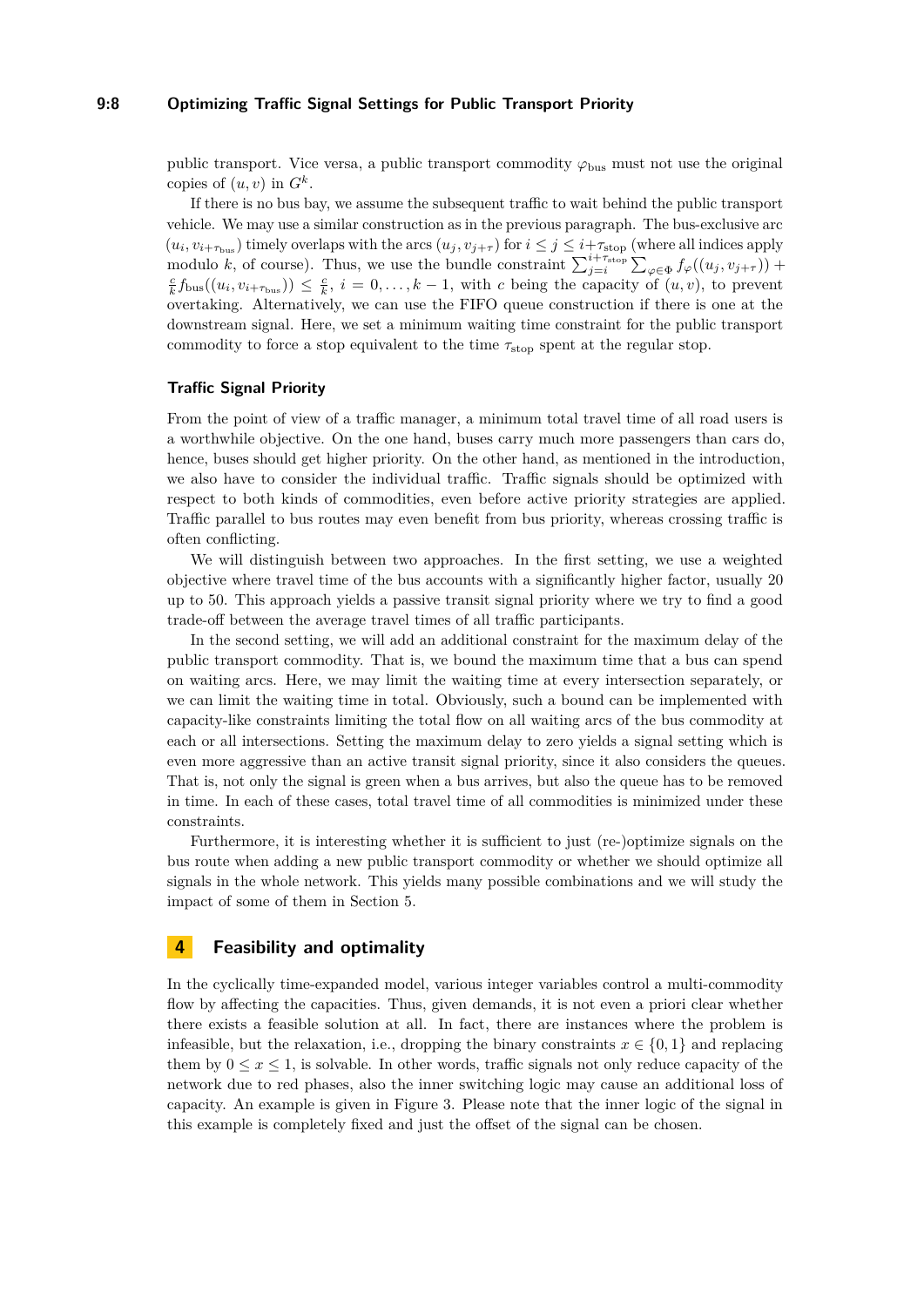#### <span id="page-8-0"></span>**R. Scheffler and M. Strehler 6: 2008 19:9** 9:9



**Figure 3** Arcs  $a_2$  and  $a_3$  belong to an intersection,  $a_1$  is the outgoing arc. The capacities of the arcs  $a_1$ ,  $a_2$  and  $a_3$  are equal to 60,  $\Gamma = 60$  seconds. Green times for both arcs  $a_2$  and  $a_3$  is exactly 30 seconds. If both signals have to switch to green at the same time, we may route at most 30 flow units in total, e.g, 0.5 from every direction for 30 seconds. However, in the relaxed problem without binary constraints, we may route 60 flow units using 'half red half green' signals  $(b_i = 0.5, i = 0, \ldots, 59).$ 

Checking the feasibility of an integer program is one of the classical 21  $\mathcal{NP}$ -complete problems of Karp [\[5\]](#page-14-17). Yet, in some cases, it is possible to check feasibility of our model in polynomial time, although finding the optimal solution of the combinatorial problem is still  $N\mathcal{P}$ -hard [\[6\]](#page-14-12). In the case of offset optimization and unlimited queue length, that is, green split and phase order are fixed as in the example in Figure [3,](#page-8-0) we introduce *extended bundled capacities* in the mixed integer programming formulation of our model. For this purpose, we compute the total net green time  $T_{\text{net}}^{\mathcal{A}}(e)$  of arcs that end at the same arc  $e = (v, w) \in A$ , i.e., we compute the length of the time intervals where it is possible to enter a specific arc from arcs in  $A \subseteq \delta^-(v)$ . Since flow can only enter the arc  $e \in A$  at these times, the net capacity of *e* is  $\frac{T_{\text{net}}(e)}{\Gamma}u(e)$ .

Now, the extended bundled capacities are

$$
\sum_{t=0}^{\Gamma-1} \sum_{a \in \mathcal{A} \subseteq \delta^-(v)} \sum_{\varphi \in \Phi} f_{\varphi}(a_t) \leq T_{\text{net}}^{\mathcal{A}}(e) u(e)
$$

Γ

for each arc  $e = (v, w) \in A$  and each subset  $A \subseteq \delta^-(v)$ . By construction, it is clear that every solution of the mixed integer program also fulfills these constraints. Note that every subset  $A \subseteq \delta^-(v)$  has to be considered. These constraints are also sufficient to provide the following result.

<span id="page-8-1"></span>▶ **Theorem 5.** In the case of pure offset optimization and infinite capacity on waiting arcs, *the relaxation of the mixed integer programming formulation with extended bundled capacities of the cyclically time-expanded model is feasible if and only if the mixed integer programming formulation itself is feasible.*

**Proof.** It remains to show that feasibility of the relaxation implies feasibility of the MIP. Let *f* be the optimal flow of the relaxation and choose arbitrary offsets for each intersection. Now, we construct a feasible flow  $f^*$  in the expanded network with this choice of offsets by using the same underlying paths for each flow particle as in *f*. If a binary variable is zero for an arc, we use the preceding waiting arc. However, since *f* fulfills the extended bundled capacities, there is at least one point in time where the subsequent arc has unused capacity left such that every flow particle can be routed over time.

Since we choose an arbitrary coordination of the traffic lights in the proof, we have also shown that each choice of offsets is feasible, if there is at least one feasible choice. However, the cyclically time-expanded network has size  $\mathcal{O}(\Gamma n)$  where *n* is the size of the original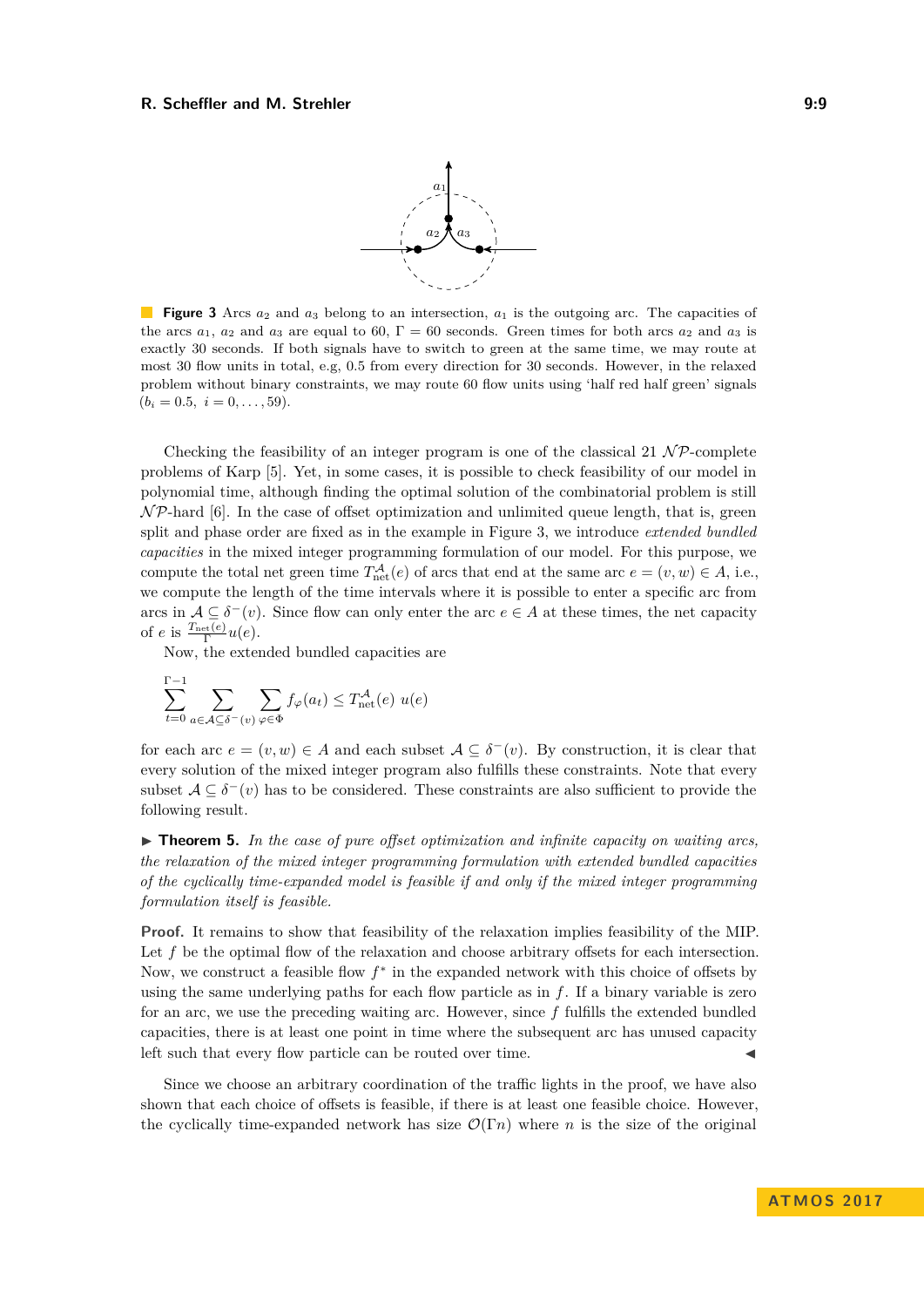#### **9:10 Optimizing Traffic Signal Settings for Public Transport Priority**

network. Hence, solving the relaxation with a polynomial-time linear programming algorithm is still only a pseudo-polynomial time approach. But we can use the previous result to check feasibility without actually applying the time-expansion.

 $\triangleright$  **Theorem 6.** If the node degree in G is bounded by a constant, then the feasibility of an *instance of the combined offset optimization and traffic assignment problem with unlimited queues can be checked in polynomial time.*

**Proof.** The main idea is to adjust the capacities of the turning direction arcs in the network  $G$ , whose copies in  $G^k$  are equipped with binary variables.

Let  $T_{green}(a)$  be the length of the green phase of such a turning direction *a*. Now, we set the new capacity of *a* in *G* to  $\frac{T_{green}(a)}{\Gamma}u(a)$ . Furthermore, we formulate the corresponding Γ extended bundled capacities in *G* as  $\sum_{a \in A \subseteq \delta^-(v)} \sum_{\varphi \in \Phi} f_{\varphi}(a) \leq \frac{T_{\text{net}}^A(e) u(e)}{\Gamma}$  for each  $e =$  $(v, w) \in A$  and each subset  $A \subseteq \delta^-(v)$ . Since the node degree is bounded, we can bound the number of subsets  $\mathcal A$  of  $\delta^-(v)$  by a constant. Hence, the multi-commodity flow problem in  $G$ with these additional constraints is still linear in the input size.

When we have a feasible solution f of this multi-commodity flow problem on the modified graph *G*, we can copy this flow to  $G^k$  by assigning  $\frac{f(e)}{k}$  to each copy  $e_i \in A^k$  of an arc  $e \in A$ . Furthermore, we set each binary variable  $b_i = \frac{T_{green}(a)}{\Gamma}$ , where *a* is the corresponding Γ arc of  $b_i$ . In consequence, each such arc *a* has a capacity of  $\frac{T_{green}(a)}{\Gamma}$ *u*(*a*)  $\frac{a}{k}$ , which is also the maximum amount of flow that we have assigned to it. The capacity constraints also hold for arcs without binary variables in the expanded network. Additionally, the extended bundled capacities of the network *G* assure the extended bundled capacities of  $G^k$ . So we know that there is a feasible solution of the relaxation in  $G<sup>k</sup>$ , when there is a feasible solution in  $G$ . Theorem [5](#page-8-1) yields a feasible solution of the MIP in this case.

Vice versa, there is also a feasible solution of the flow problem in the original network *G*, when there is a feasible solution of the relaxation in  $G<sup>k</sup>$ . Firstly, we re-arrange such a feasible flow of the relaxation as follows: We sum up the flow over each path of the original network. Afterwards, we uniformly distribute this flow over time, i.e., each copy in the cyclically time-expanded network gets the same amount of flow. Furthermore, we set each  $b_i = \frac{T_{green}(a)}{\Gamma}$ . Obviously, this solution is also feasible, since each capacity constraint is fulfilled. Otherwise, the sum of the flow of one path in the original network would be greater than the total capacity of that path, which would be a contradiction. The obtained solution has the same structure as the solution which was created in the other direction of the proof. Hence, we know that there must be a corresponding feasible solution in the original network. J

In the previous section, we introduced constraints limiting the maximum waiting time of a bus to establish transit signal priority. In general, it will be  $\mathcal{NP}$ -hard to decide, whether the offset optimization problem with such constraints is still feasible. However, in a very restricted case it is decidable in polynomial time.

 $\triangleright$  **Theorem 7.** Let  $V_i$  be the set of intersections that are visited by the public transport *commodity i, no intersection is visited twice by a commodity, and no bus queuing waiting arcs are used. Assume that*  $V_i \cap V_j = \emptyset$  *for each pair*  $(i, j)$  *of public transport commodities. Then the problem with constraints that limit the maximum waiting times of public transport is feasible iff it is feasible without these constraints.*

**Proof.** Since public transport commodities do not interfere at intersections in this case, we can build a progressive signal setting ("green wave") for each public transport commodity.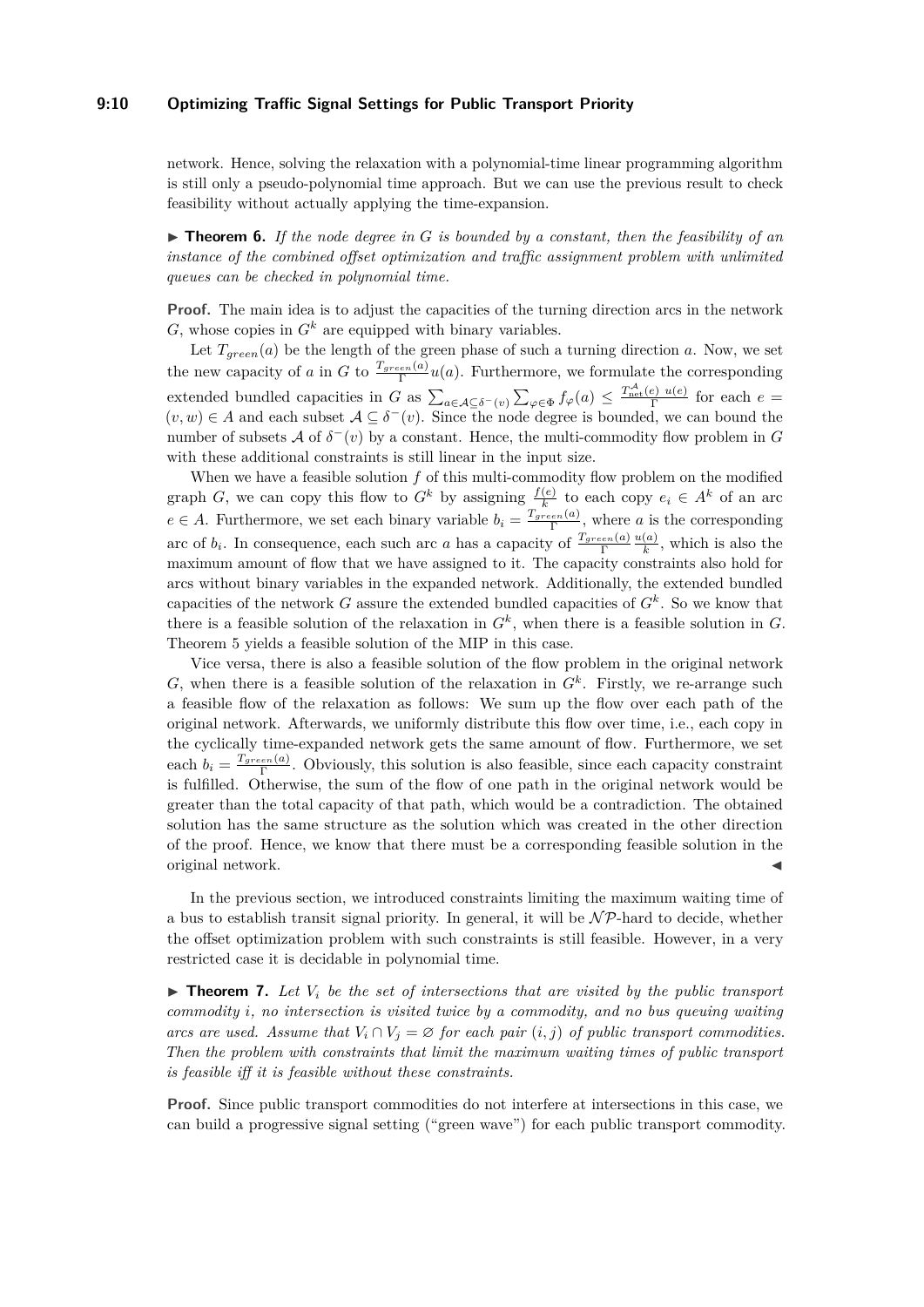#### **R. Scheffler and M. Strehler 6:20 and 10:20 and 10:20 and 10:20 and 10:20 and 10:20 and 10:20 and 10:20 and 10:20 and 10:20 and 10:20 and 10:20 and 10:20 and 10:20 and 10:20 and 10:20 and 10:20 and 10:20 and 10:20 and 10:**

Since there is no FIFO queuing, public transport can overtake any standard traffic. So we can find a signal setting where none of the public transport flow particles has to use waiting  $\overline{\mathbf{a}}$  arcs.

Please note that this result does not hold anymore, if bus queuing waiting arcs are used. In this case, it is possible that a large amount of standard traffic reaches an intersection just before the public transport vehicle. If the outgoing arc has less capacity, then queuing is unavoidable and prevents the public transport vehicle from directly passing the intersection.

# <span id="page-10-0"></span>**5 Computational results**

In this section, we will present a computational case study for the public transport extension of the cyclically time-expanded network model. For this purpose, we use a real-world scenario, namely the inner-city of Denver, the capital of the U.S.-state of Colorado. We consider a 6 × 6-grid between *15th Street* and *20th Street* and between *Stout Street* and *Larimer Street*. Nearly every street is a one-way street, indicated by arcs in Figure [4.](#page-11-0) Furthermore, the *16th Street* between vertex 7 and 12 is a pedestrian and transit mall, so individual traffic is not permitted there. The underlying network was provided by Wünsch [\[19\]](#page-14-18) and we already studied common signal optimization in this network in [\[16\]](#page-14-19). Here, our scenario contains eight different commodities, which have in total a demand of 285 cars per minute. Moreover, we consider two bus lines. Their routes and stops are inspired by bus line 9 (red line) and 36L (green line) of the *Regional Transportation District*, the transit authority of Denver. We slightly change the route of line 36L to fit it into our grid. On each stop, we consider a waiting time of 20 seconds. Since there are bus bays at the two lines in Denver, we allow overtaking of buses while stopping there. Moreover, the extended bundled capacities introduced in Section [4](#page-7-0) do not significantly strengthen the MIP formulation in this scenario, since there are only three intersections where two or more incoming streets can have green signals at the same time.

#### **Optimizing coordinations for public transport**

First of all, we optimized the offset coordination of the 36 intersections for the standard traffic commodities  $\varphi \in \Phi$ . Here and in all upcoming computations, we spent one hour of computation time. But as already described in previous results [\[8\]](#page-14-16), this time is in most cases not sufficient to close the duality gap due to difficulty of computing good lower bounds. Note that the usual MIPs for this network consist of about 36.000 variables including 800 binaries and 19.000 constraints.

The optimization with respect to standard traffic yields a traffic signal coordination which is quite disadvantageous for buses. The two bus lines have to wait 28 and 70 seconds in total at red traffic lights, respectively, although we did not use the FIFO queues in this first attempt.

Thus, we applied the two approaches discussed in Section [3.](#page-4-0) Firstly, we limited the total waiting time for buses. The results are shown in Table [1.](#page-11-1) There, we also compare the two variants of optimizing signals only on bus routes versus optimizing all signals.

Secondly, we used weights to account for the high number of passengers in buses. The results for various choices of the weight are presented in Table [2.](#page-12-0) Several but not all solutions of the first approach could be achieved by an appropriate weight.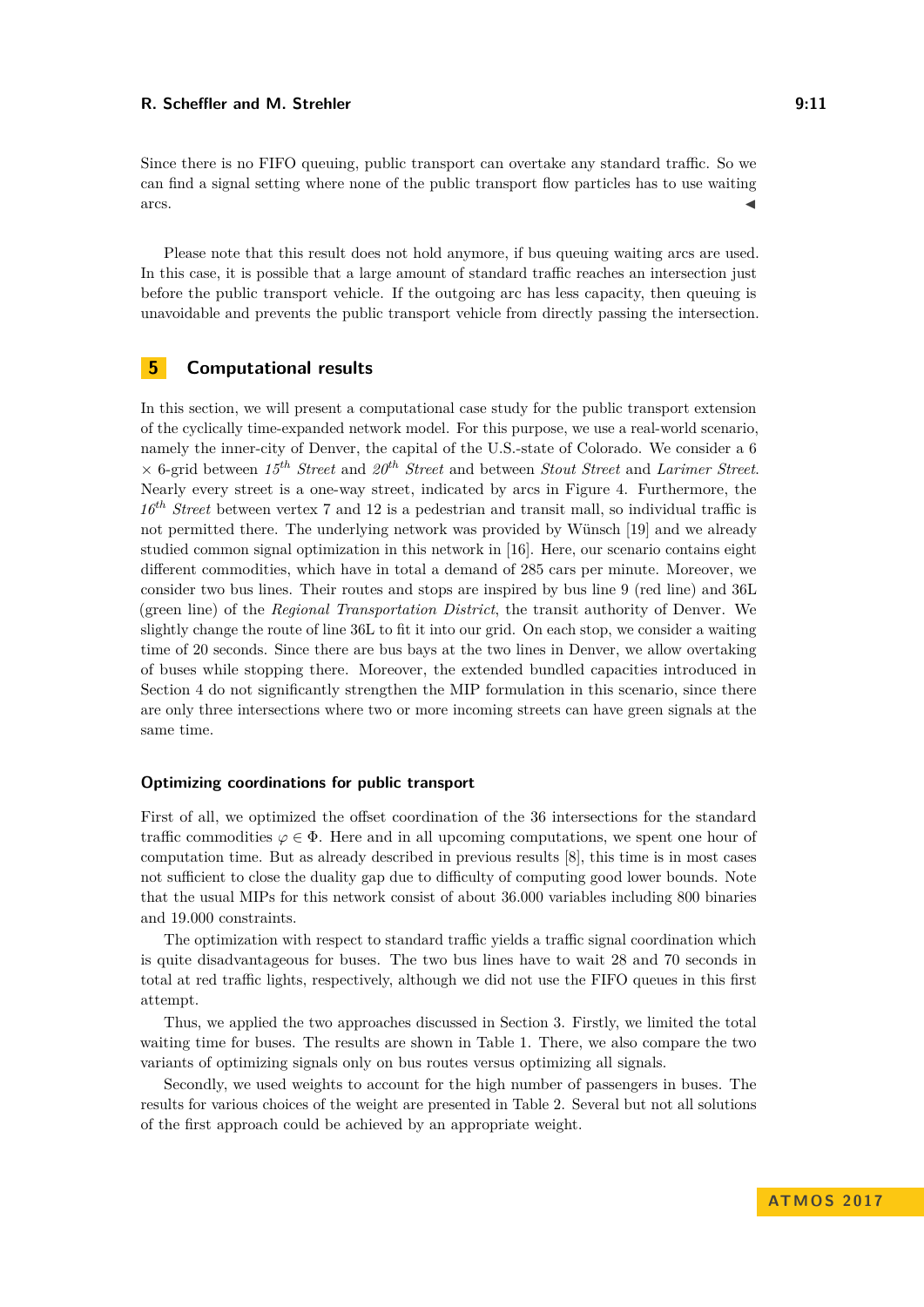## **9:12 Optimizing Traffic Signal Settings for Public Transport Priority**

<span id="page-11-0"></span>

**Figure 4** Network of downtown Denver, Colorado. The red arcs show the route of line 9, the green arcs the route of the modified line 36L. The flag pictograms mark the bus stops.

<span id="page-11-1"></span>**Table 1** Total waiting times of the individual traffic in seconds for different maximal waiting times of public transport. On the left hand side, only signals at intersections of public transport routes are re-optimized. On the right hand side, all crossings are optimized. Please note that no new solutions occur for maximum waiting times for 40 to 60 seconds.

| maximal<br>waiting | only PT-crossings optimized<br>waiting times of |    |            | all crossings optimized<br>waiting times of |    |                     |
|--------------------|-------------------------------------------------|----|------------|---------------------------------------------|----|---------------------|
| times              | individual red line                             |    | green line | individual                                  |    | red line green line |
|                    | 3.181                                           |    |            | 2,824                                       |    |                     |
| 10                 | 2,810                                           |    | 6          | 2,660                                       | 6  |                     |
| 20                 | 2,766                                           | 14 | 6          | 2,569                                       | 20 |                     |
| $30 - 60$          | 2,556                                           | 22 | 30         | 2,528                                       | 24 | 30                  |
| 70                 | 2,470                                           | 28 | 70         | 2,470                                       | 28 | 70                  |

## **Analyzing the FIFO queues**

In the following, we will show that our FIFO queues developed in Section [3](#page-4-0) are also applicable in practice. Firstly, we consider the red bus line and a parallel standard commodity on the same route. Figure [5](#page-12-1) shows a space-time-plot of both commodities. In the coordination that is given in the upper diagram in Figure [5,](#page-12-1) the bus (blue line) can pass all signals without waiting, but it violates the FIFO principle. In detail, there is flow (various shades of orange) at intersections 25, 14 , and 16 which arrives during the red phase before the bus and therefore, this flow queues. However, the bus leaves first, when the signal switches to green implying it has overtaken the queue. Please note that traffic density of the other traffic varies, since there is a change from two to four lanes at intersection 13. Moreover, traffic can only become denser, if some flow units are delayed by a red light.

If we use FIFO queues in this example with the same signal setting, the bus falls out of its schedule, since it is overtaken at its four bus stops. The queues formed by these passing vehicles cannot be overtaken anymore and they result in additional delay for the bus which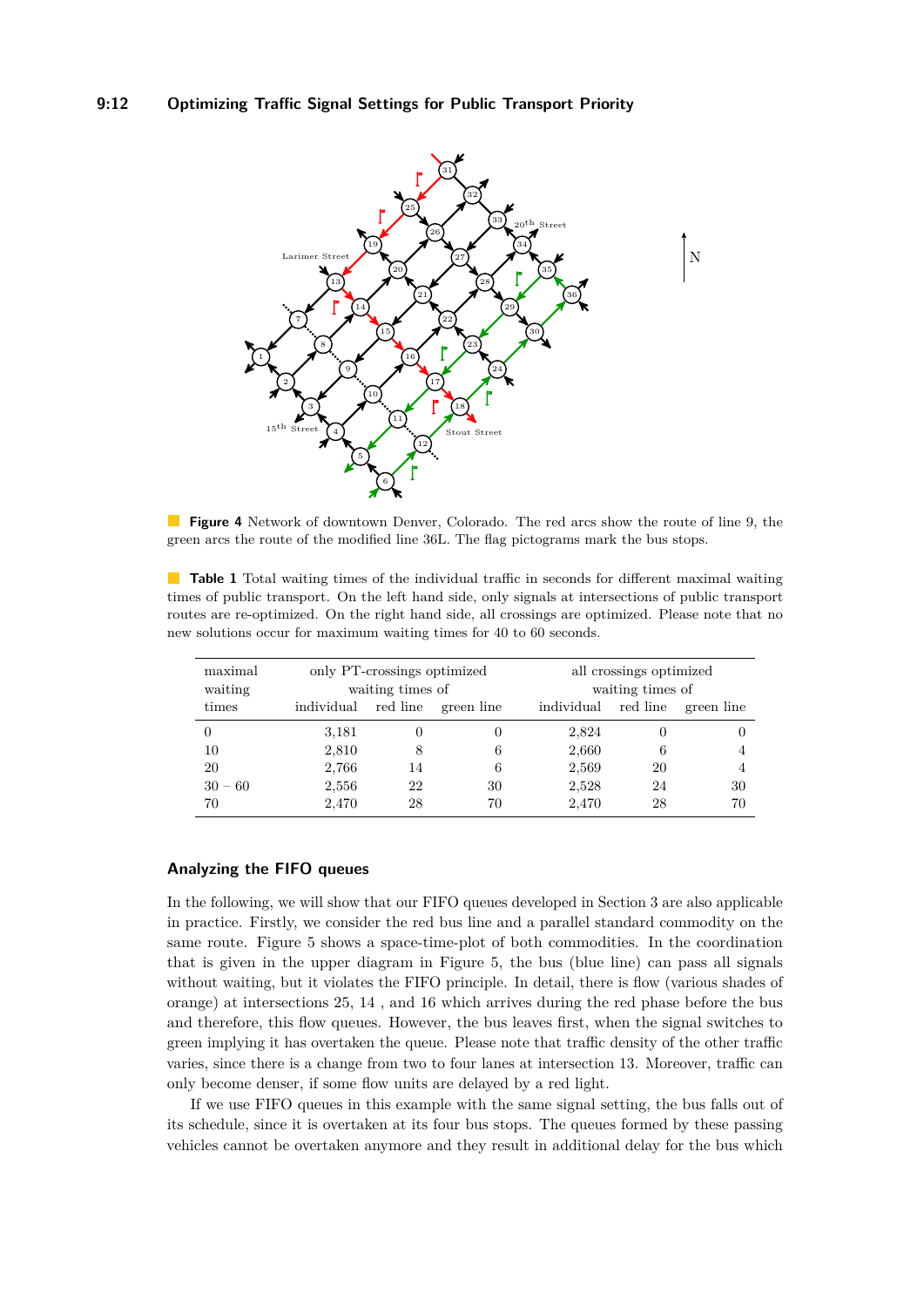#### **R. Scheffler and M. Strehler 6:233 (2008)** 2:13

<span id="page-12-0"></span>**Table 2** Waiting times of individual traffic and transit traffic commodities for different weighting factors of public transit costs. Again, on the left hand side, only signals used by public transport are re-optimized. On the right hand side, all signals are optimized. Please note that the weight parameter was increased in steps of 5, but only rows are shown where the solution changes compared to the previous row.

| weight    | only PT-crossings |          |            | all crossings    |          |                |  |
|-----------|-------------------|----------|------------|------------------|----------|----------------|--|
| factor    | waiting times of  |          |            | waiting times of |          |                |  |
|           | individual        | red line | green line | individual       | red line | green line     |  |
|           | 2,470             | 28       | 70         | 2,470            | 28       | 70             |  |
| 5         | 2,556             | 22       | 30         | 2,569            | 20       | 4              |  |
| $10 - 15$ | 2,810             | 8        | 6          | 2,678            | 6        | $\overline{2}$ |  |
| $20 - 30$ | 2,908             | 2        | 6          | 2,824            | 0        |                |  |
| >35       | 3,181             |          |            | 2,824            |          |                |  |

<span id="page-12-1"></span>

**Figure 5** The space time diagrams show traffic of a standard commodity (orange) and a bus of line 9 (blue) on their route through the network. Time is shown in vertical direction and has to be interpreted in a cyclic manner as in the cyclically time-expanded network. Horizontal distances are chosen with respect to real distances. Traffic density is shown by different shades where darker color means denser traffic. There are four bus stops on arcs 31–25, 25–19, 13–14, and 17–18. In the upper diagram, no FIFO queues are used and the bus overtakes the queue in front of it at intersections 25, 14, and 16. In the diagram in the middle, the same traffic signal setting is evaluated with FIFO queues. The bus is significantly delayed by the queues and misses five green phases. In the bottom diagram, an optimized solution with FIFO queuing is shown. Now, no waiting time for the bus can be realized even with respect to queues.

culminates in five missed green phases at downstream signals and a total delay of 104 seconds for the bus. This solution is shown in the diagram in the middle in Figure [5.](#page-12-1)

Thus, we need to re-optimize signals with respect to the queues. This yields a solution where the bus does not need to stop at red signals. As one can see in the bottom diagram in Figure [5,](#page-12-1) there is always enough green time to empty the queues before the bus arrives at the signal.

Although the example seems to be designed badly on purpose, the same effect occurs in the whole network. As an example, we consider the solutions shown in Table [1](#page-11-1) where we optimized signals on the bus route with a maximum waiting time for buses of 0 seconds. There, we computed an overall waiting time of all commodities of 3,181 seconds (see Table [3](#page-13-0)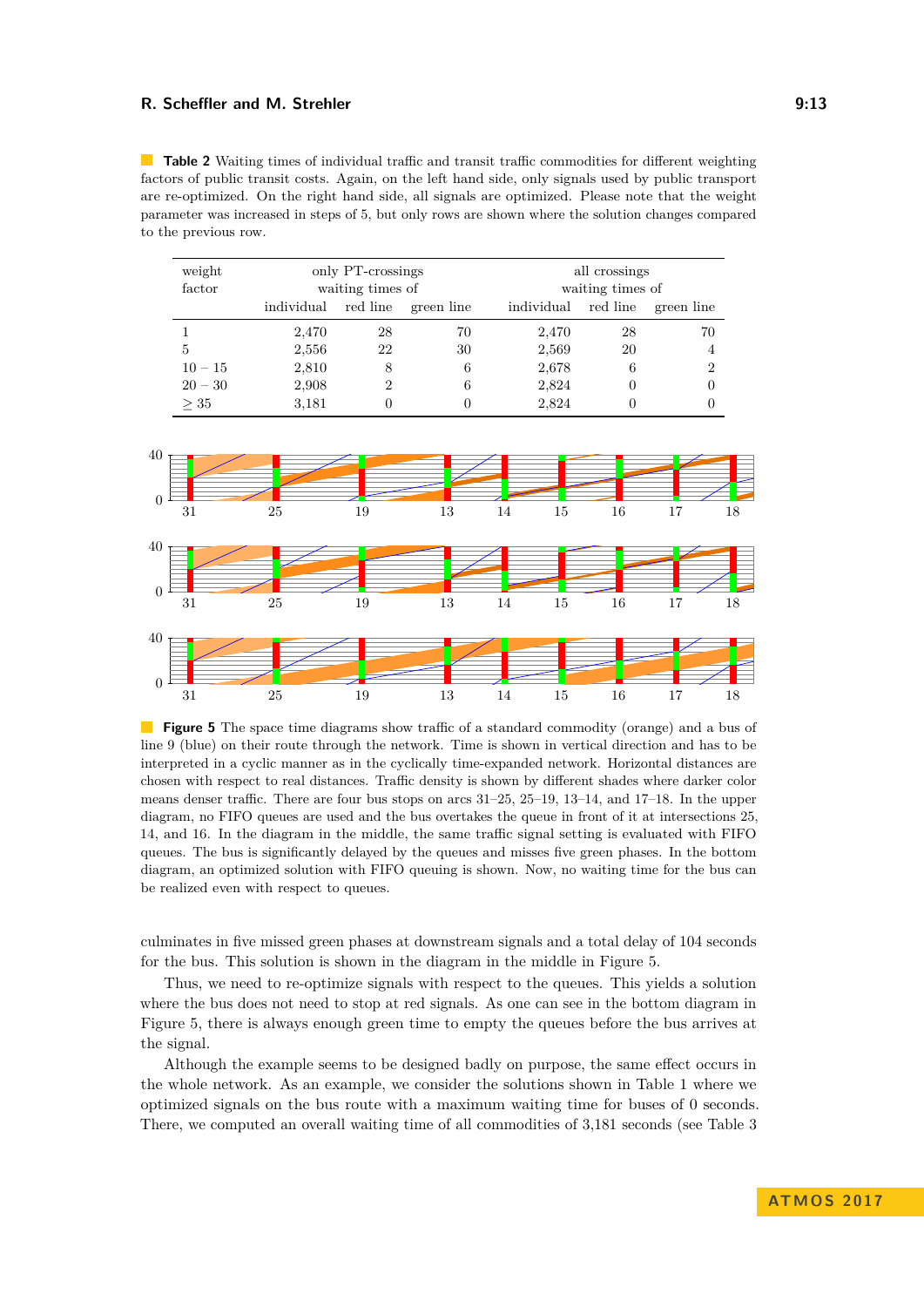#### **9:14 Optimizing Traffic Signal Settings for Public Transport Priority**

| scenario   | waiting times without FIFO |  |                                | waiting times with FIFO |    |                                |
|------------|----------------------------|--|--------------------------------|-------------------------|----|--------------------------------|
|            |                            |  | individual red line green line |                         |    | individual red line green line |
| scenario 1 | 3,181                      |  |                                | 3.419                   | 26 |                                |
| scenario 2 | 3.188                      |  |                                | 3.307                   |    |                                |

<span id="page-13-0"></span>**Table 3** Waiting times for two different coordinations with and without FIFO queues.

*scenario 1* ). Yet, using the same signal settings with FIFO queues, the waiting time for the bus of the red line rises to 26 seconds. Also the waiting time of other commodities significantly increases by about 240 seconds due to the interaction of the queues.

Re-optimizing the same scenario with FIFO queues, we obtain a coordination with objective values shown in row *scenario 2* of Table [3.](#page-13-0) Thus, already accounting for queues in the optimization yields an additional delay of only 126 seconds in total for the standard commodities, but we now have a solution respecting the FIFO principle with zero waiting time for buses of both lines. Since this coordination is slightly worse without FIFO queues than the first solution, the new solution cannot be found by an optimization tool without considering queuing effects. This example also shows the great importance of considering other road users when designing transit signal priority. An excellent solution for public transport vehicles in an empty network can turn into a rather bad solution when queuing occurs.

## **6 Discussion**

In this paper, we have introduced an extension of the cyclically-time expanded network model for traffic signal optimization supporting public transport. Together with the queuing model, this approach yields competitive solutions for passive transit signal priority.

While parameters like delays at bus stops had to be estimated, one can assume that these parameters will vary in practice. Moreover, in passive TSP, crossing transit lines conflict in general, whereas in most cases in practice buses arrive at different times at such intersections. Thus, many open research questions remain. For example, one may use a cyclically time-expanded network which is expanded with respect to the cycle time of the time table of public transport. Hence, one may use a different signal setting when the bus actually arrives at an intersection. Is it possible to develop an active transit signal priority strategy based on this approach? Can one use solutions of our model to identify intersections suitable for active TSP? In other words, if the bus is already waiting in the passive approach at a certain intersection, the signal setting of this intersection is most likely crucial for travel times of many commodities and one should maybe not use TSP here. Vice versa, how can one find intersections where small changes like active TSP do not destabilize the coordination in the whole network? If one uses active TSP, it is also an open question how to optimally synchronize the traffic signal after the public transport vehicle has passed. In principle, one may also use a time-expanded network expanded over two or more cycles the compute an optimal repair strategy for the network-wide coordination. Can one model passenger flows similar to the traffic flow of the standard commodities? A varying number of passengers in the bus may lead to different solutions in the case of weighted waiting times. Is it even possible to integrate a mode choice model, i.e., some commodities may choose between traversing the network as an individual traffic commodity or by using the public transit network. Here, flow units of public transport commodities would need to act as containers to which one can assign flow particles of other commodities.